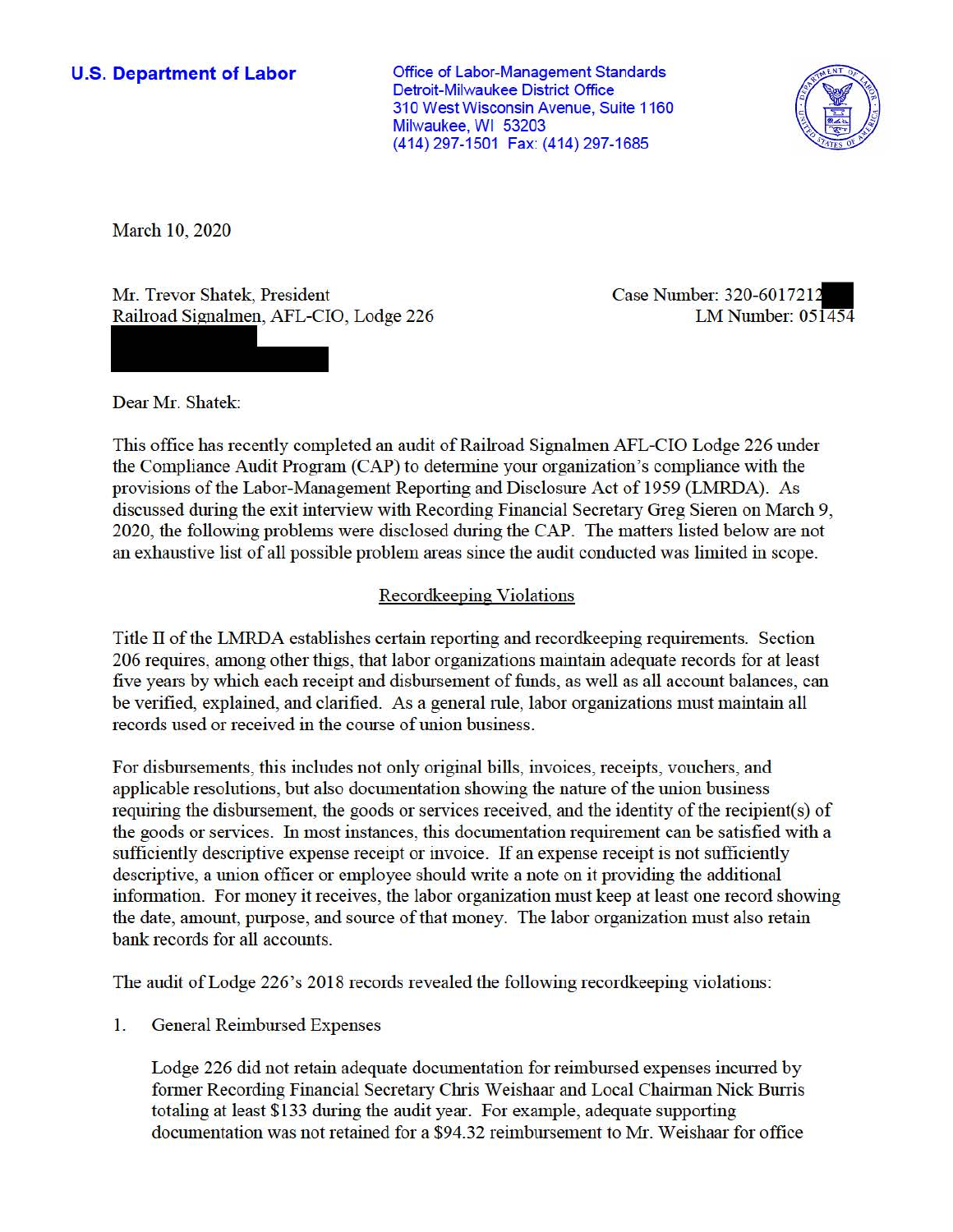retained an expense form, which is not sufficient. supplies he purchased on March 28, 2018. In support of this payment, Lodge 226 only

 disbursements. The president and treasurer (or corresponding principal officers) of your As noted above, labor organizations must retain original receipts, bills, and vouchers for all union, who are required to sign your union's LM report, are responsible for properly maintaining union records.

2. Reimbursed Auto Expenses

 retain adequate documentation to support payments to him totaling at least \$433 during the expense forms were insufficient because they failed to adequately identify the locations Mr. Sieren received reimbursement for business use of his personal vehicle but did not 2018. Mr. Sieren's mileage reimbursements were claimed on expense forms that identified the dates of travel, the total mileage expenses, and the union business conducted; however, traveled to and from and the number of miles driven.

The union must maintain records which identify the dates of travel, locations traveled to and from, and the number of miles driven. The record must also show the business purpose of each use of a personal vehicle for business travel by an officer or employee who was reimbursed for mileage expenses.

3. Lack of Phone & Internet Allowances Authorization

reported. Lodge 226 did not maintain records to verify that the phone and internet allowances reported in Item 24 (All Officers and Disbursements to Officers), Column E (Allowances and Other Disbursements) of the LM-3 were the authorized amounts and therefore correctly

 the audit year. Authorization for these phone and internet reimbursements could not be can remember," there was no official authorization for the phone and internet allowances The audit found that Mr. Sieren, Mr. Weishaar, and General Chairman Keith Huebner received reimbursements for phone and internet service fees totaling at least \$2,050 during identified in Lodge 226's minutes, relevant bylaws, or any other union records. During the audit, Mr. Sieren advised that, while these allowances have been in place "for as long as he until Lodge 226 updated its bylaws in January 2019.

 salaries and allowances. Because Lodge 226 has now included an authorization for its phone and internet allowances in its current bylaws, no further action is needed. The union must keep a record, such as meeting minutes, to show the current salaries and allowances authorized by the entity or individual in the union with the authority to establish

## 4. Lost Wages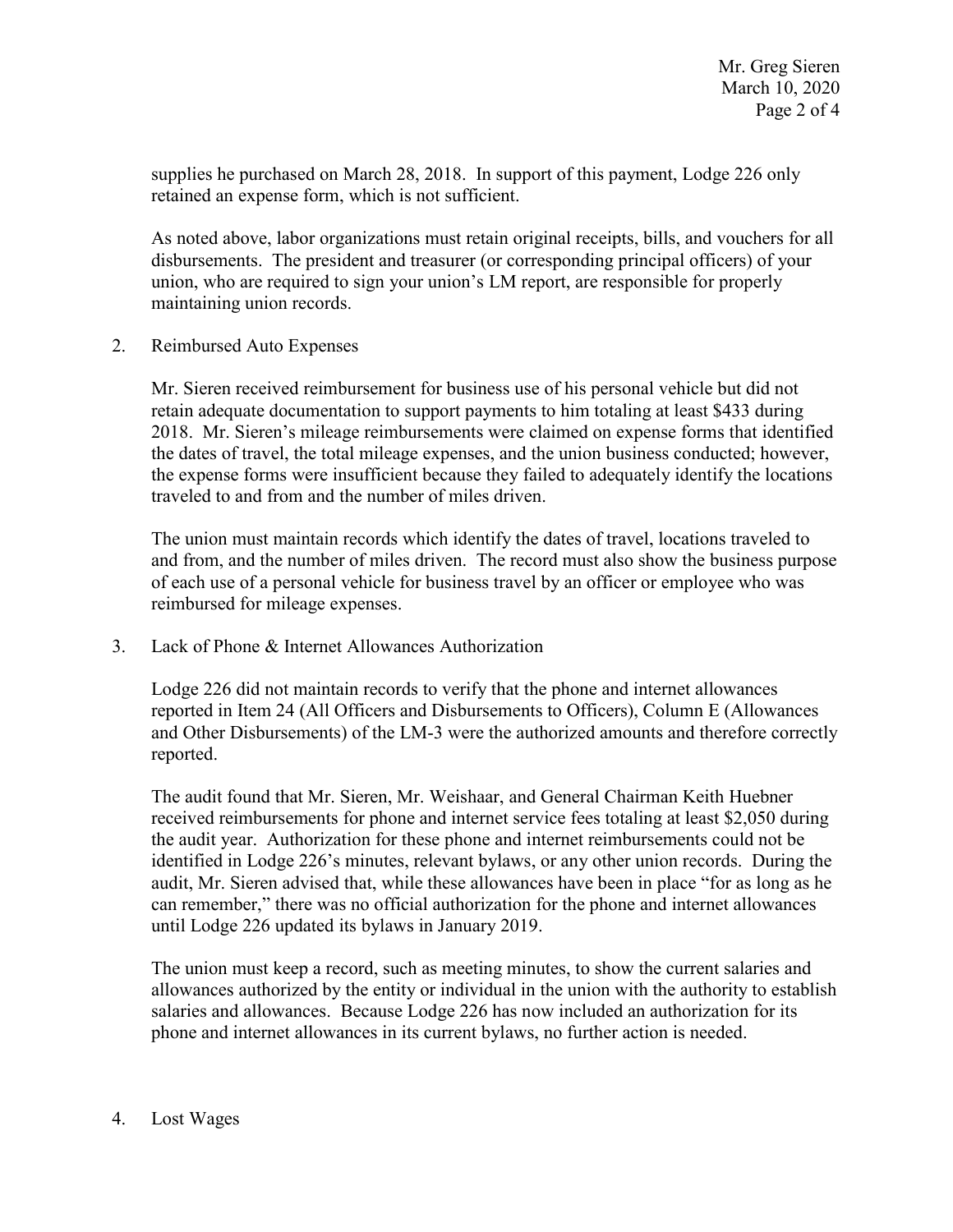Page 3 of 4 Mr. Greg Sieren March 10, 2020

 Mr. Huebner totaling at least \$526.24 during the audit year. The union must retain records Huebner did not always identify the actual date lost wages were incurred. Lodge 226 did not retain adequate documentation for lost wage reimbursement payments to in support of lost wage claims that identify each date lost wages were incurred, the number of hours lost on each date, the applicable rate of pay, and a description of the union business conducted. The audit found that the union retained expense forms for lost wage reimbursements, but in some instances the expense forms were not sufficient because Mr.

 that contained a sample of an expense voucher Lodge 226 may use to satisfy this During the exit interview, I provided a compliance tip sheet, *Union Lost Time Payments,*  requirement. The sample identifies the type of information and documentation that the lodge must maintain for lost wages and other officer expenses.

 Based on your assurance that Lodge 226 will retain adequate documentation in the future, OLMS will take no further enforcement action at this time regarding the above violations.

## Reporting Violation

 Labor Organization Annual Report (Form LM-3) filed by Lodge 226 for fiscal year ended The audit disclosed a violation of LMRDA Section 201(b), which requires labor organizations to file annual financial reports accurately disclosing their financial condition and operations. The December 31, 2018, was deficient in that:

Disbursements to Officers

 Column E of Item 24 for Mr. Weishaar, Mr. Sieren, Mr. Huebner, and Mr. Burris was \$17,544. Lodge 226 did not include reimbursements to Mr. Weishaar, Mr. Sieren, Mr. Huebner, and Mr. Burris totaling at least \$6,238 in the amounts reported in Item 24, Column E. Lodge 226's disbursements records indicate that Mr. Weishaar, Mr. Sieren, Mr. Huebner, and Mr. Burris received reimbursed expenses totaling at least \$23,782; however, the total amount reported in It appears that Lodge 226 erroneously reported some of these officers' reimbursed expenses in Item 48 (Office and Administrative Expenses).

 value. See the instructions for Item 24 for a discussion of certain direct disbursements to officers that do not have to be reported in Item 24. An "indirect disbursement" to an officer is a payment The Union must report most direct disbursements to Lodge 226 officers and some indirect disbursements made on behalf of its officers in Item 24. A "direct disbursement" to an officer is a payment made to an officer in the form of cash, property, goods, services, or other things of to another party (including a credit card company) for cash, property, goods, services, or other things of value received by or on the behalf of an officer. However, indirect disbursements for temporary lodging (such as a union check issued to a hotel) or for transportation by a public carrier (such as an airline) for an officer traveling on union business should be reported in Item 48.